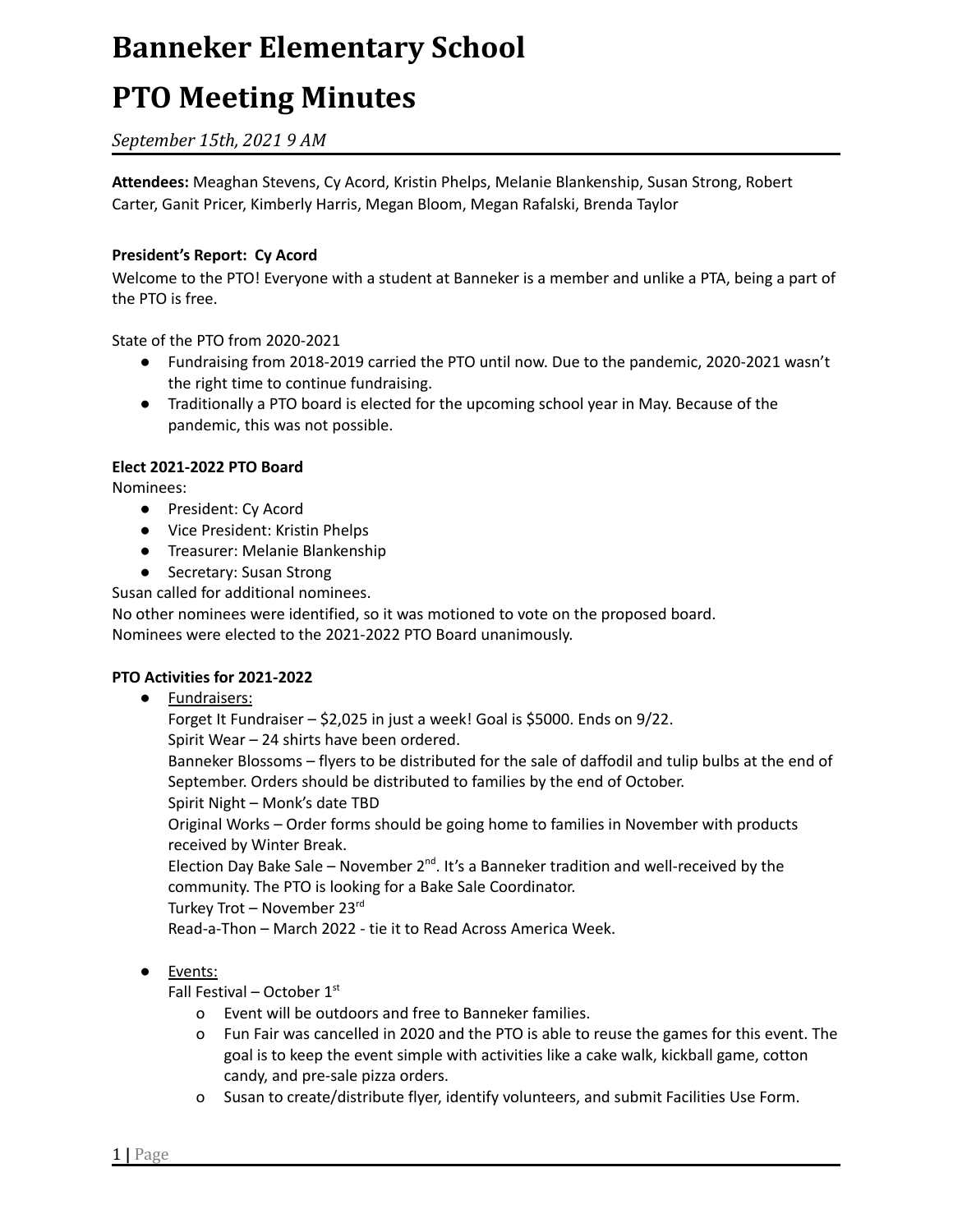# **PTO Meeting Minutes**

*September 15th, 2021 9 AM*

- o Mrs. Stevens said that it will be the week of the Scholastic Book Fair and the Fall Festival would be a great opportunity for families to shop the event.
- o Megan suggested hosting a silent auction and volunteered to gather items or work with teachers to create auction baskets.

After School Enrichment – due to a revised LCPS policy on how teachers are paid for after school enrichment, the PTO needs to research and understand the policy before activities are planned.

Ganit suggested that the PTO host a Halloween Party at the end of October. It was discussed as an idea for the 2022-2023 school year.

Middleburg Parade Float - December 4<sup>th</sup> Mrs. Lynch will continue to work with students to create the Holidays Around the World Float. The Taylor family built a float for the 2019 parade and they are willing to let the PTO use it again. Susan will register the float and begin communications regarding the parade and candy collect in October. Teacher Giving Tree – December International Food Night – January Teacher Appreciation Week – May 2-6 Pastries for Parents - Spring 2022 Field Day – June 2022 End of the Year Picnic – June 2022

### **Volunteer Report: Kristin Phelps**

There are several vacant coordinator positions that the PTO would like to fill:

- Room Parent Coordinator
- Election Day Bake Sale
- Turkey Trot
- School Board Liaison
- Banneker Blossoms
- Room Parents Grades K-5
- Pastries for Parents
- After School Enrichment
- Bulletin Board

#### **2021-2022 Budget Review: Cy Acord**

The 2021-2022 budget was reviewed with all members present. All line items were discussed, and no modifications were suggested. However, it was identified that the school was able to renew the IXL software license through 2022 which removes \$2175 from the total expenses for this school year. With the IXL license covered through 2022, it was noted that if the current board reaches all fundraising goals, the PTO Board for 2022-2023 would begin the year with a very modest budget of approximately \$2200.

To request a copy of the budget, please contact the PTO at **[bannekerpto@yahoo.com](mailto:bannekerpto@yahoo.com)**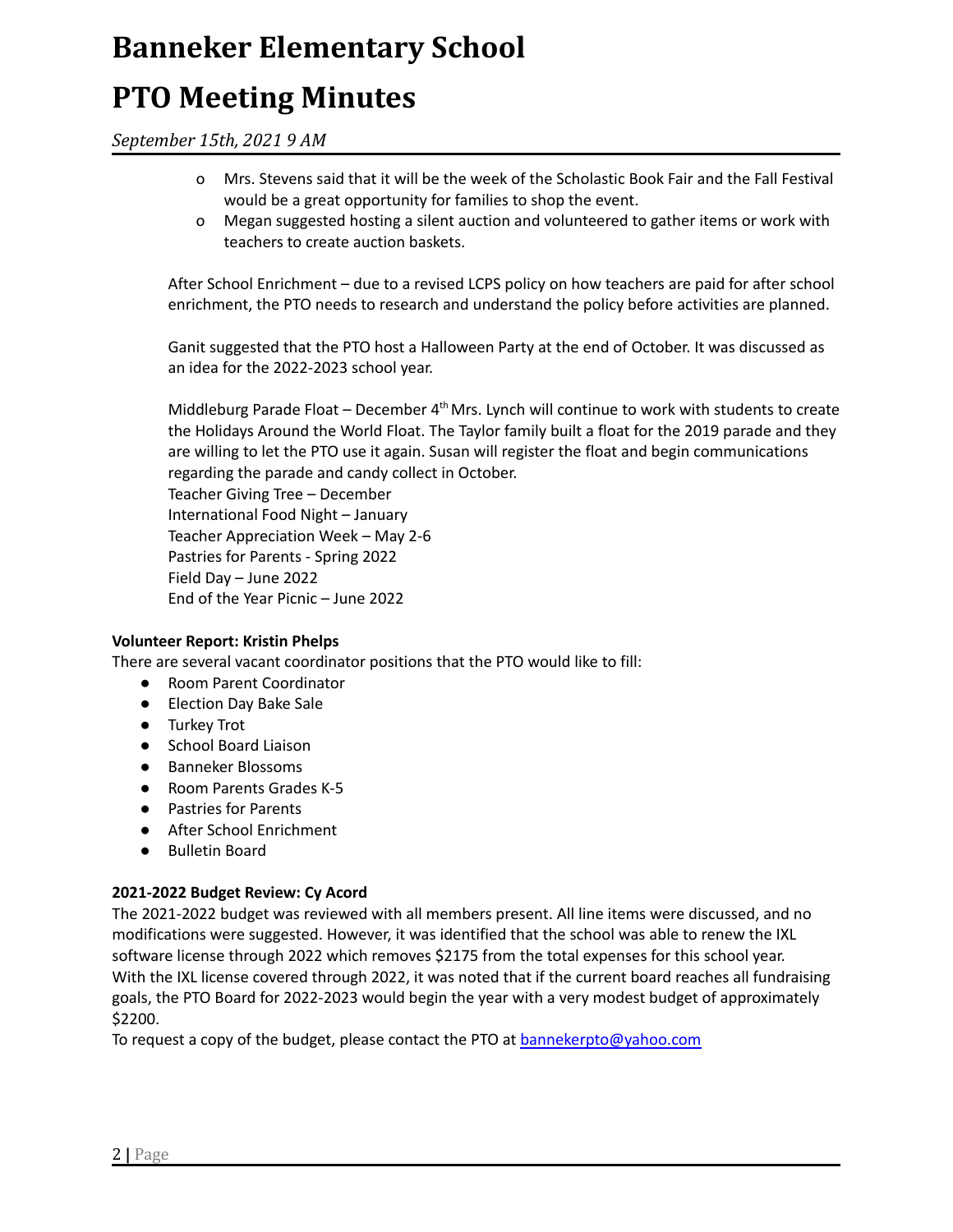# **PTO Meeting Minutes**

*September 15th, 2021 9 AM*

## **Treasurer's Report: Melanie Blankenship**

The current balance is \$5384.74,

# **SEPTEMBER 2021 FUNDS REQUESTS**

| <b>Requestor</b>            | <b>Amount</b> | <b>Description</b>     | <b>Status</b> |
|-----------------------------|---------------|------------------------|---------------|
| <b>PTO Operational Cost</b> | \$769         | Organization Insurance | Approved      |
|                             |               | (PTO Today)            |               |
| <b>PTO Operational Cost</b> | \$25          | VA State Corporation   | Approved      |
|                             |               | Commission             |               |
| Mrs. Holdsworth             | \$225         | <b>ESGI</b>            | Approved      |
| Ms. Allen                   | \$225         | <b>ESGI</b>            | Approved      |
| Mrs. Shanholtzer            | \$330         | Camp Highroad          | Approved      |
| <b>TOTAL EXPENSES</b>       | \$1574        |                        |               |

Balance After Approved Funds Requests: \$3,810.74

#### **Principal's Report: Robert Carter**

- Banneker is ready to welcome volunteers back into the school with some limitations.
- State of the Schools
	- o 2019 Banneker was identified as a "Continuous Improvement School"
- Banneker grew in 2021-2022  $-$  2 teachers in every grade level, except  $1<sup>st</sup>$  grade which has a classroom assistant.
- Parking lot is too small for new employee numbers. Banneker is scheduled for parking lot and bus loop upgrades.
- HVAC upgrades (\$3.4M) were on-going this summer which delayed other projects.
- Banneker is tracking student groups in order to improve contact tracing.
- School board is planning to reduce quarantine time for students exposed to COVID. Based on statistics, they plan to initially drop the quarantine to 10 days and eventually 7.
- If a teacher is quarantined, they would teach from home and sub would be in the classroom.
- Banneker is still looking to hire a Cafeteria monitor (2 hours). PTO will create a Sign-Up Genius to bring in volunteers for the monitor position until someone is hired. SUG Monday 9/20 – 10/1 10:50 – 12:50.
- Funding Updates New sign Banneker for Snake Hill Road has been purchased. VDOT needs to approve the placement. Need a permit for the sign.
- Banneker is currently maximizing classroom and building space to accommodate all student learning needs, but ultimately needs an addition as the school continues to grow.
- A storage shed is needed for PE equipment. The basement can no longer be used for storage and there is no more space on the stage. Currently, a pod is being used to house the equipment from the basement, but it is only leased for the HVAC construction project. If the school purchases a shed, the school must use LCPS contractors and the estimate is approximately \$12000.
- Best way to reach Mr. Carter is by phone.

### **Secretary's Report: Susan Strong**